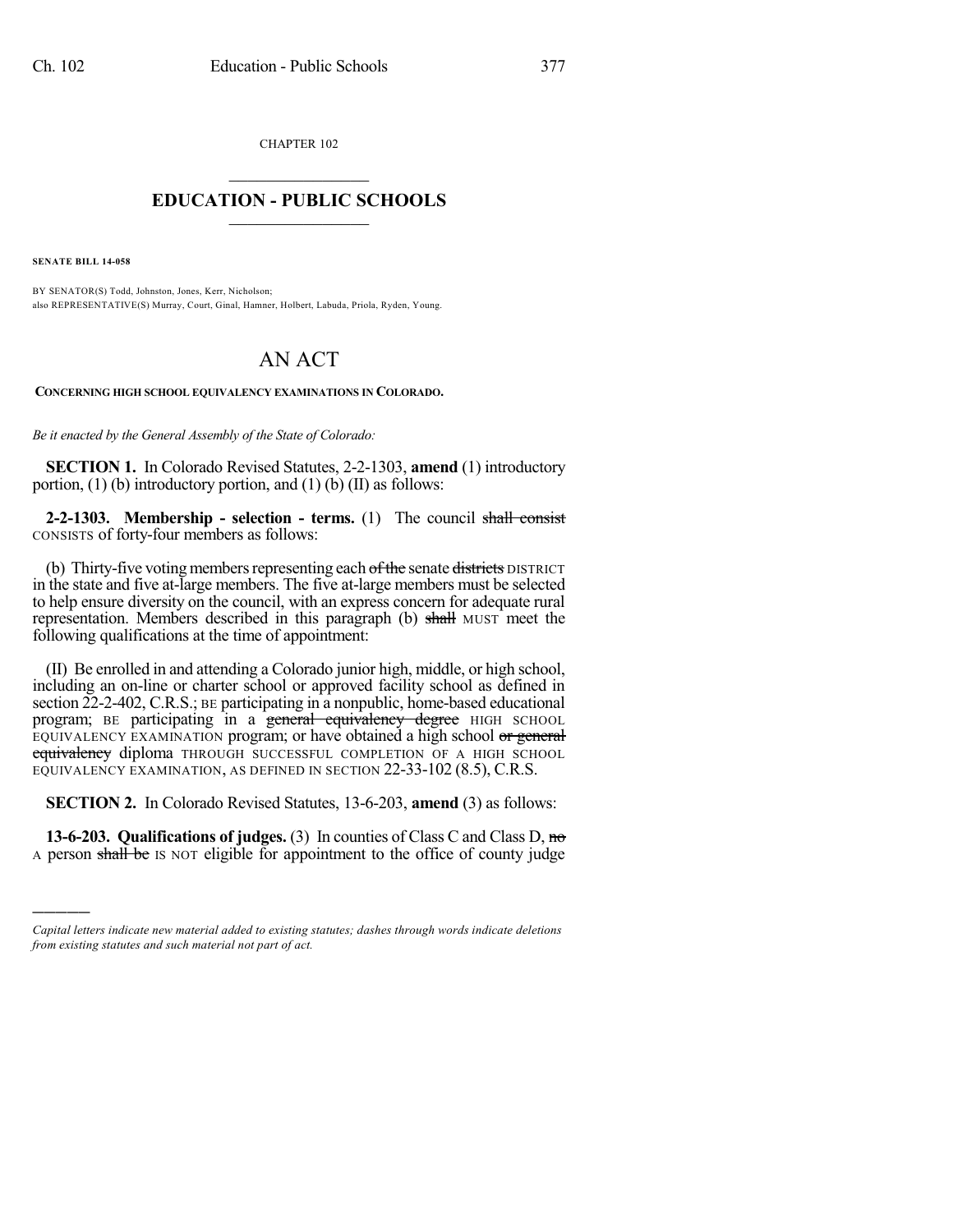unless he OR SHE has graduated from high school or has attained the equivalent of a high school education as indicated by the possession of a certificate of equivalency issued by the department of education, based upon the record made on the general educational development test SUCCESSFULLY COMPLETED A HIGH SCHOOL EQUIVALENCY EXAMINATION, AS DEFINED IN SECTION 22-33-102 (8.5), C.R.S.

**SECTION 3.** In Colorado Revised Statutes, 17-22.5-404, **amend** (4) (a) (XI) as follows:

**17-22.5-404. Parole guidelines.** (4) (a) In considering offenders for parole, the state board of parole shall consider the totality of the circumstances, which include, but need not be limited to, the following factors:

(XI) Whether the offender SUCCESSFULLY completed or worked toward completing a high school diploma, a general equivalency degree HIGH SCHOOL EQUIVALENCY EXAMINATION, AS DEFINED IN SECTION  $22-33-102(8.5)$ , C.R.S., or a college degree during his or her period of incarceration.

**SECTION 4.** In Colorado Revised Statutes, 17-32-105, **amend** (1) introductory portion and (1) (d) as follows:

**17-32-105. Development of correctional education program - goals and objectives-performanceobjectives- evaluation-transfersof custody- reports.** (1) On and after July 1, 1990, the correctional education program shall have responsibility IS RESPONSIBLE for the provision of PROVIDING educational services to persons in correctional facilities under the control of the department and for the development and implementation of DEVELOPING AND IMPLEMENTING a comprehensive competency-based educational and vocational program, which program shall MUST conform to the goals and objectives outlined in this subsection (1). The correctional education program may be implemented in phases with the goals and objectives implemented in all facilities in the order specified in this subsection (1); except that the goal and objective stated in paragraph (a) of this subsection  $(1)$  shall MUST be implemented in all correctional facilities no later than July 1, 1991, and the entire program shall MUST be completely implemented in all correctional facilities no later than July 1, 1992. The program shall continue to operate instructional services currently offered in correctional facilities until such services are incorporated in or replaced by instructional services offered under the correctional education program. The correctional education program shall MUST encompass the following goals and objectives:

(d) Fourth, to provide every person in a correctional facility who has an expectation ofrelease fromcustodywithin five years and who has demonstrated the intellectual capacity with the opportunity to obtain the equivalent of a high school **education** SUCCESSFULLY COMPLETE A HIGH SCHOOL EQUIVALENCY EXAMINATION, AS DEFINED IN SECTION 22-33-102 (8.5), C.R.S. A person who wishes to receive a standard high school diploma shall MUST meet the graduation requirements established by the school district where he or she was last enrolled or pass an THE HIGH SCHOOL equivalency examination. To be eligible to receive credit for completion of a course required for the receipt of a high school diploma, a person shall have satisfied MUST SATISFY the requirements for such THE course AS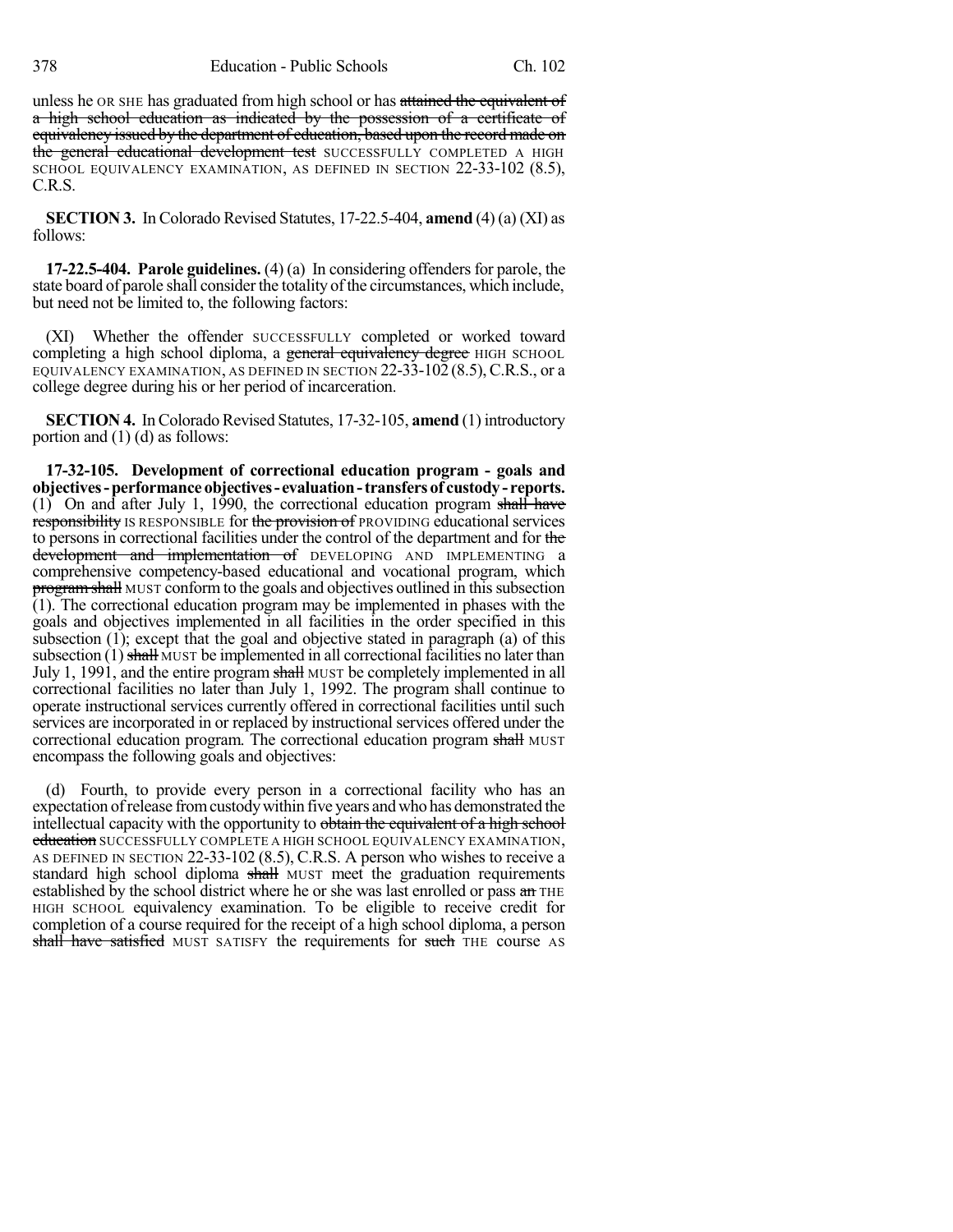established by the school district where he or she was last enrolled.

**SECTION 5.** In Colorado Revised Statutes, 18-1.3-204, **amend** (2.3) (a) as follows:

**18-1.3-204. Conditions of probation -interstate compact probation transfer cash fund - creation.** (2.3) (a) When granting probation, the court may, as a condition of probation, require any defendant who is less than eighteen years of age at the time of sentencing to attend school or an educational program or to work toward the attainment of a high school diploma or  $\alpha$  GED THE SUCCESSFUL COMPLETION OF A HIGH SCHOOL EQUIVALENCY EXAMINATION, as that term is defined in section 22-33-102  $(7)$  (8.5), C.R.S.; except that the court shall not require any such juvenile to attend a school fromwhich he orshe has been expelled without the prior approval of that school's local board of education.

**SECTION 6.** In Colorado Revised Statutes, **amend** 19-2-207 as follows:

**19-2-207. Juvenile parole board - authority.**The board shall have the authority to MAY grant, deny, defer, suspend, revoke, or specify or modify the conditions of any parole for any juvenile committed to the department of human services under section 19-2-601 or 19-2-907 in such a manner as THAT is in the best interests of the juvenile and the public. In addition to any other conditions, the board may require, as a condition of parole, any adjudicated juvenile to attend school or an educational program or to work toward the attainment of a high school diploma or  $a$  GED THE SUCCESSFUL COMPLETION OF A HIGH SCHOOL EQUIVALENCY EXAMINATION, as that term is defined in section 22-33-102  $(7)$  (8.5), C.R.S.; except that the board shall not require any such juvenile to attend a school from which he or she has been expelled without the prior approval of that school's local board of education. The board shall promulgate rules that establish criteria under which its parole decisions are made. The board shall have HAS the duties and responsibilities specified in part 10 of this article.

**SECTION 7.** In Colorado Revised Statutes, 19-2-1002, **amend** (1) (a), (3) (b) (I), and  $(9)$  (c) (I) as follows:

**19-2-1002. Juvenile parole.** (1) **Juvenile parole board - hearing panels authority.** (a) The juvenile parole board, referred to in this part 10 as the "board", established pursuant to section 19-2-206 is authorized to MAY grant, deny, defer, suspend, revoke, or specify or modify the conditions of any parole for any juvenile committed to the department of human services as provided in sections 19-2-601 and 19-2-907. In addition to any other conditions, the board may require, as a condition of parole, any adjudicated juvenile to attend school or an educational program or to work toward the attainment of a high school diploma or  $a$  GED THE SUCCESSFUL COMPLETION OF A HIGH SCHOOL EQUIVALENCY EXAMINATION, as that term is defined in section 22-33-102  $(7)(8.5)$ , C.R.S.; except that the board shall not require any such juvenile to attend a school from which he or she has been expelled without the prior approval of that school's local board of education. The board may modify any of its decisions, or those of the hearing panel, except an order of discharge.

(3) (b) (I) In addition to any other conditions, the hearing panel may require, as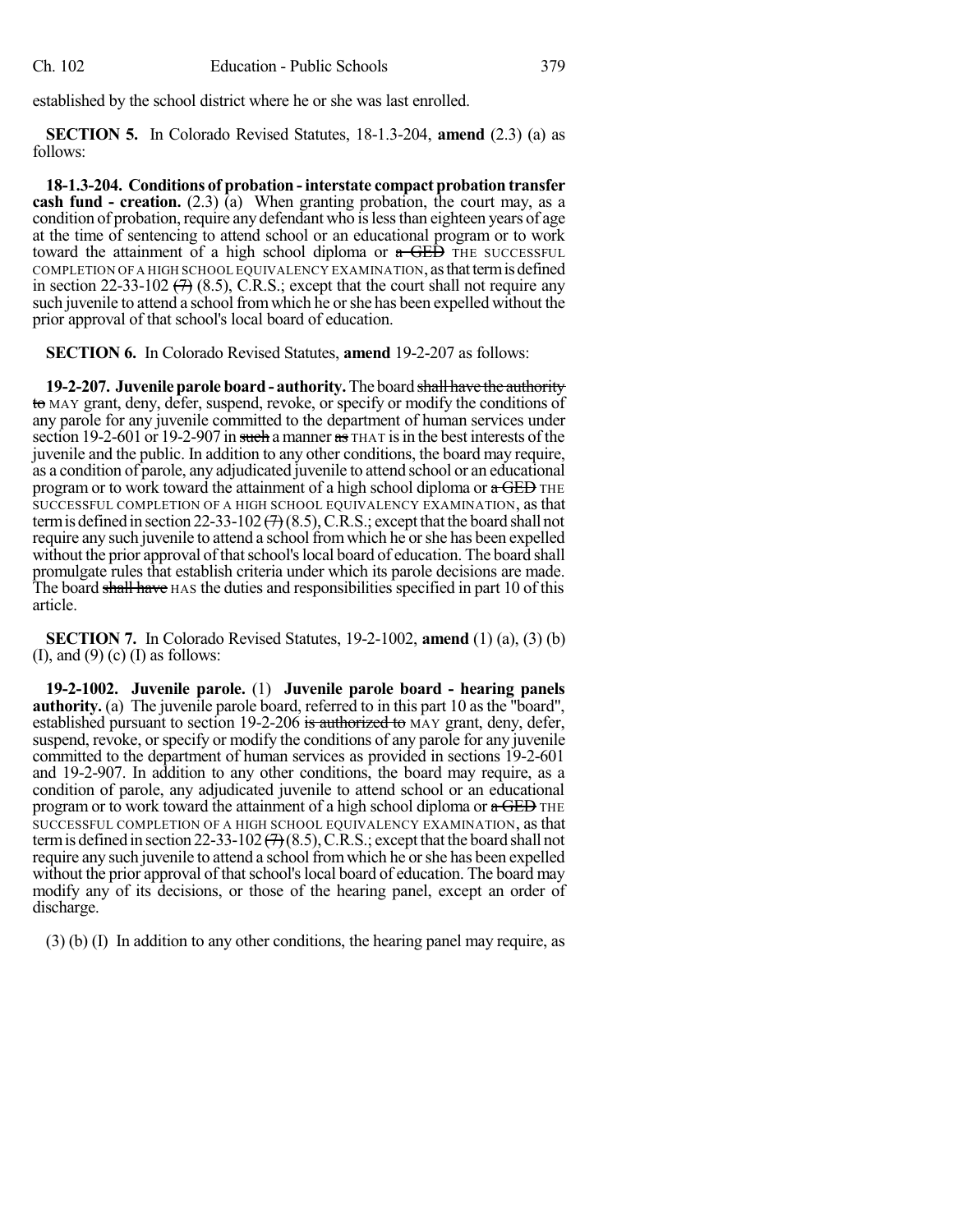a condition of parole, any adjudicated juvenile to attend school or an educational program or to work toward the attainment of a high school diploma or  $\alpha$  GED THE SUCCESSFUL COMPLETION OF A HIGH SCHOOL EQUIVALENCY EXAMINATION, as that term is defined in section 22-33-102  $(7)$  (8.5), C.R.S.; except that the hearing panel shall not require any such juvenile to attend a school from which he or she has been expelled without the prior approval of that school's local board of education.

(9) **Parole discharge.**(c) The boardmaydischarge a juvenile fromparole before completion of the mandatory six-month parole period when the board finds that the juvenile meets, at a minimum, all of the following conditions of special achievement:

(I) Graduation froma public or accredited nonpublic high school or SUCCESSFUL completion of a GED HIGH SCHOOL EQUIVALENCY EXAMINATION, as that term is defined in section 22-33-102  $(7)$  (8.5), C.R.S.;

**SECTION 8.** In Colorado Revised Statutes, 22-2-112, **amend** (2) as follows:

**22-2-112. Commissioner - duties.** (2) In accordance with section 22-2-107 (1) (c), the commissioner shall establish requirements enabling residents of this state who are seventeen years of age or older or who are sixteen years of age and satisfy the requirements of section 22-33-104.7 to earn a high school equivalency certificate upon satisfaction of said requirements SUCCESSFULLY COMPLETE A HIGH SCHOOL EQUIVALENCY EXAMINATION, AS DEFINED IN SECTION 22-33-102 (8.5).

**SECTION 9.** In Colorado Revised Statutes, 22-32-132, **amend** (2) (b) as follows:

**22-32-132. Diplomas - veterans.** (2) Notwithstanding any provision of subsection (1) of this section to the contrary, a board of education of a school district may award a diploma:

(b) Even though an honorably discharged veteran has already received a general educational development high school equivalency certificate SUCCESSFULLY COMPLETED A HIGH SCHOOL EQUIVALENCY EXAMINATION, AS DEFINED IN SECTION 22-33-102 (8.5).

**SECTION 10.** In Colorado Revised Statutes, 22-33-102, **repeal** (7); and **add** (8.5) as follows:

**22-33-102. Definitions.** As used in this article, unless the context otherwise requires:

(7) "General educational development tests" or "GED"meansthe battery of tests given at an authorized testing center, which tests are designed and published by the GED testing service of the American council on education to measure the major outcomes and concepts generally associated with four years of high school education. Each GED testing center must have a current contract with the American council on education and be authorized by the commissioner of education.

(8.5) "HIGH SCHOOL EQUIVALENCY EXAMINATION" MEANS THE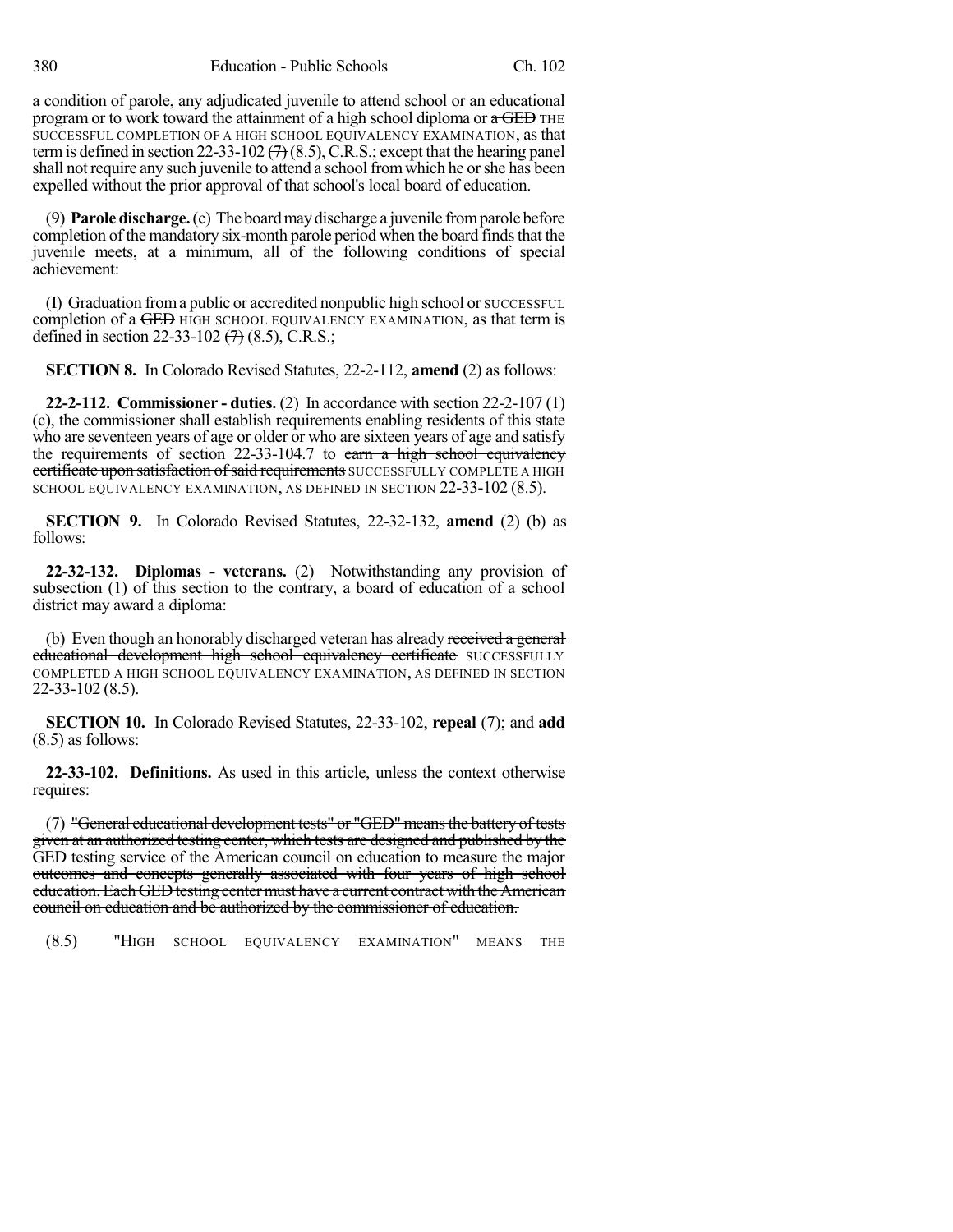STATE-BOARD-APPROVED BATTERY OF TESTS THAT ARE DESIGNED TO MEASURE THE MAJOR OUTCOMES AND CONCEPTS GENERALLY ASSOCIATED WITH FOUR YEARS OF HIGH SCHOOL EDUCATION AND THAT ARE ADMINISTERED AT A TESTING CENTER THAT HAS BEEN APPROVED BY THE DEPARTMENT OF EDUCATION BASED ON GEOGRAPHIC NEED AND TESTING VOLUME.

**SECTION 11.** In Colorado Revised Statutes, **amend** 22-33-104.7 as follows:

**22-33-104.7. Eligibility for the general educational development tests.** (1) A student who is sixteen years of age and who submits written evidence of a need to take the GED HIGH SCHOOL EQUIVALENCY EXAMINATION to be eligible for an educational or vocational program is eligible to sit for the GED HIGH SCHOOL EQUIVALENCY EXAMINATION after complying with all statutory and regulatory requirements in regard to GED HIGH SCHOOL EQUIVALENCY EXAMINATION testing.

 $(2)$ (a) A student who is sixteen years of age and who is subject to the jurisdiction of the juvenile court is eligible to sit for the GED HIGH SCHOOL EQUIVALENCY EXAMINATION if the judicial officer or administrative hearing officer who has responsibility for the student's case finds that sitting for the GED HIGH SCHOOL EQUIVALENCY EXAMINATION is in the student's best interests based on:

(I) The number of credits that the student has earned toward high school graduation and the number needed to graduate;

(II) The outcome of previous credit recovery and school reengagement plans, if any, created for the student by the school in which the student was most recently enrolled; and

(III) The desires of the student and the student's parent concerning returning to school or sitting for the GED HIGH SCHOOL EQUIVALENCY EXAMINATION.

(b) Before sitting for the GED HIGH SCHOOL EQUIVALENCY EXAMINATION, a student who is eligible pursuant to paragraph (a) of this subsection  $(2)$  shall comply with all statutory and regulatory requirements in regard to GED HIGH SCHOOL EQUIVALENCY EXAMINATION testing.

**SECTION 12.** In Colorado Revised Statutes, 22-33-203, **amend** (2) (a) as follows:

**22-33-203. Educational alternatives for expelled students.** (2) (a) Except as otherwise provided in paragraph  $(b)$  of this subsection  $(2)$ , upon request of a student or the student's parent or guardian, the school district shall provide, for any student who is expelled from the school district, any educational services that are deemed appropriate forthe student by the school district. The educationalservices provided shall MUST be designed to enable the student to return to the school in which he or she was enrolled prior to expulsion, to successfully complete the GED HIGH SCHOOL EQUIVALENCY EXAMINATION, orto enroll in a nonpublic, nonparochialschool or in an alternative school, including but not limited to a charterschool or a pilot school established pursuant to article 38 of this title. The expelling school district shall determine the amount of credit the student shall MUST receive toward graduation for the educational services provided pursuant to this section.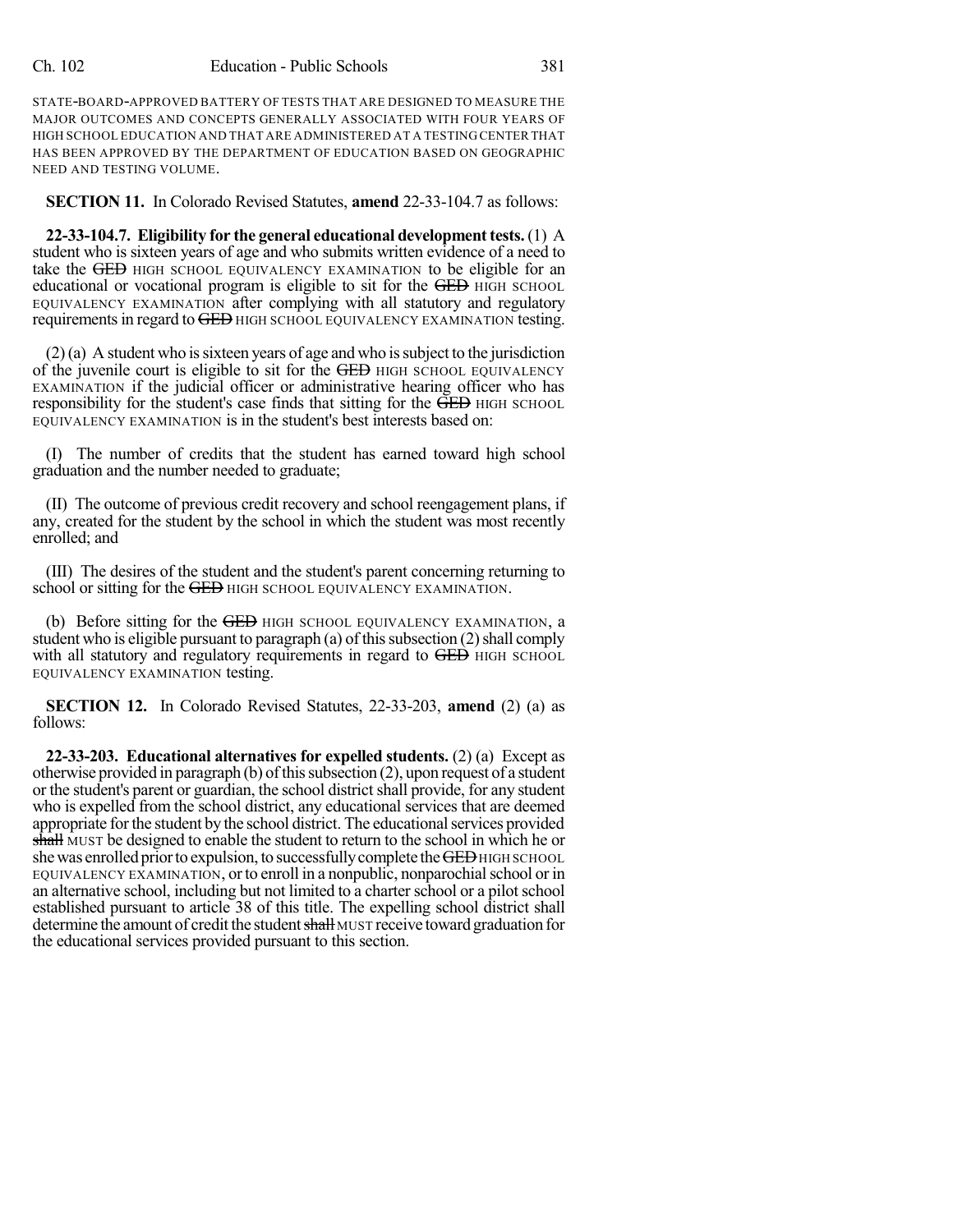**SECTION 13.** In Colorado Revised Statutes, 22-38-104, **amend** (10) as follows:

**22-38-104. Pilot schools - requirements - authority.** (10) In addition to the students enrolled at each pilot school pursuant to section 22-38-111, a pilot school mayenterinto an agreement pursuant to section 22-33-203 (2) with a school district or with a board of cooperative services to provide educational services to enable expelled students to either return to school or successfully complete the GED HIGH SCHOOL EQUIVALENCY EXAMINATION, AS DEFINED IN SECTION 22-33-102 (8.5). Students receiving such services shall ARE not be considered to be enrolled at the pilot school, and, if the pilot school provides full-time residential facilities, students receiving such services need not reside at the pilot school.

**SECTION 14.** In Colorado Revised Statutes, 23-7-110, **amend** (1), (2) (b), and (3) as follows:

**23-7-110. Tuition classification of students who successfully complete high school or a high school equivalency examination in Colorado.** (1) Notwithstanding any other provision of this article to the contrary, a student, other than a nonimmigrant alien, shall MUST be classified as an in-state student for tuition purposes if:

(a) The student attended a public or private high school in Colorado for at least three years immediately preceding the date the student either graduated from a Colorado high school or SUCCESSFULLY completed a general equivalency diploma HIGH SCHOOL EQUIVALENCY EXAMINATION, AS DEFINED IN SECTION 22-33-102(8.5), C.R.S., in Colorado; and

(b) Except as provided in subsection (3) of this section, within twelve months after graduating or SUCCESSFULLY completing a general equivalency diploma HIGH SCHOOL EQUIVALENCY EXAMINATION, AS DEFINED IN SECTION 22-33-102 (8.5), C.R.S., in Colorado, the student is admitted to a Colorado institution or attends an institution of higher education under a reciprocity agreement pursuant to section 23-1-112.

 $(2)$  (b) The institution shall not count a student described in paragraph (a) of this subsection (2) as a resident for any purpose other than tuition classification; except that the student is eligible for the college opportunity fund programpursuant to the provisions of part 2 of article 18 of this title upon confirmation of the student's uniquely identifying student number provided by the local education provider where the student graduated from high school or SUCCESSFULLY completed his or her general equivalency diploma HIGH SCHOOL EQUIVALENCY EXAMINATION, AS DEFINED IN SECTION 22-33-102 (8.5), C.R.S., and may be eligible for institutional or other private financial aid programs.

(3) A student who satisfies the requirements of paragraph (a) of subjection SUBSECTION  $(1)$  of this section, who is subject to the provisions of paragraph  $(a)$  of subsection (2) of this section, and who graduated or SUCCESSFULLY completed his or her general equivalency diploma HIGH SCHOOL EQUIVALENCY EXAMINATION, AS DEFINED IN SECTION 22-33-102 (8.5), C.R.S., prior to September 1, 2013, but was not admitted to an institution within twelve months after graduating or completing the general HIGH SCHOOL equivalency diploma, shall EXAMINATION, MUST be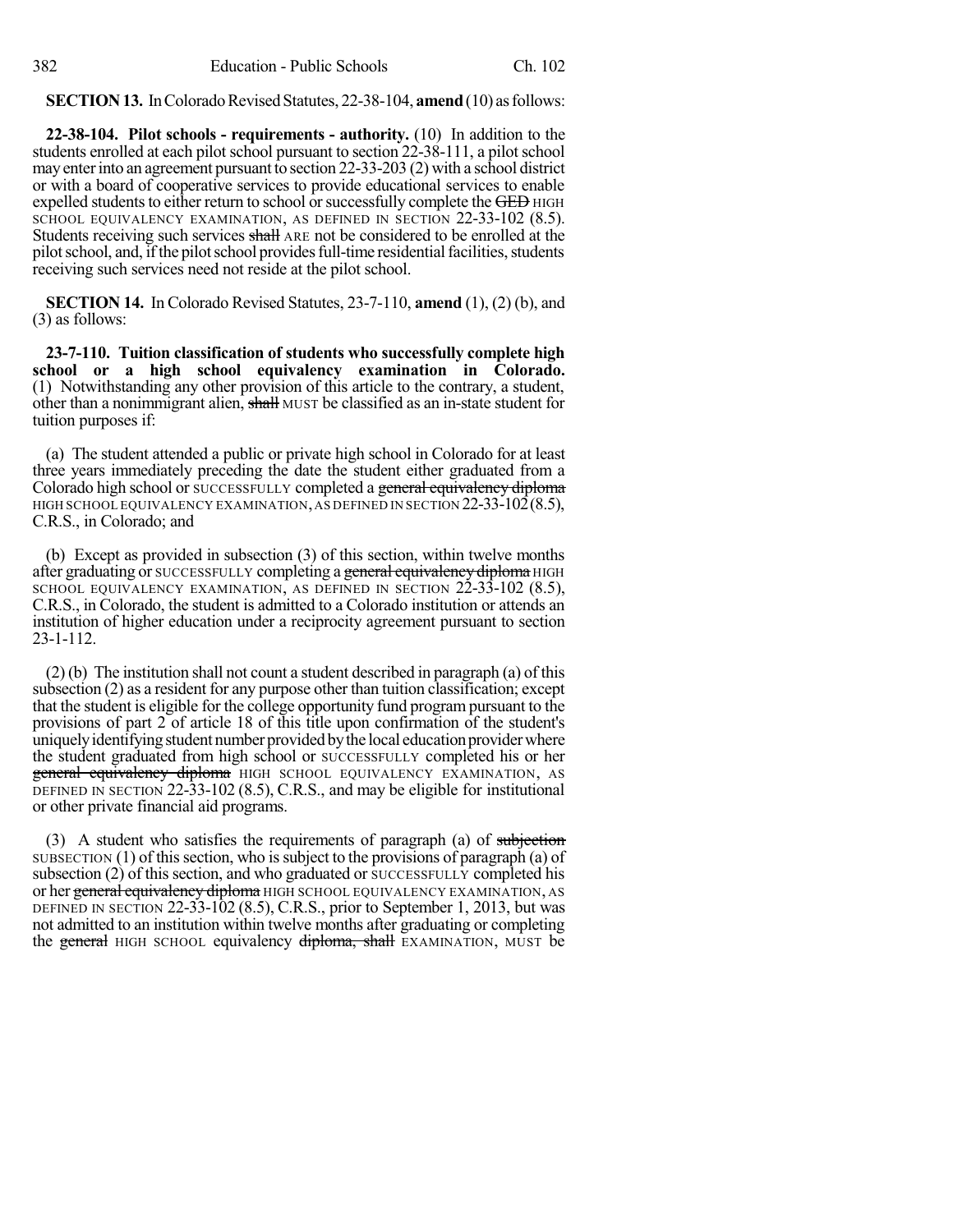classified as an in-state student for tuition purposes so long as the student has been physically present in Colorado on a continuous basis for at least eighteen months prior to enrolling in the institution.

**SECTION 15.** In Colorado Revised Statutes, **amend** 23-54-101 as follows:

**23-54-101. University established - role and mission - governance.** There is hereby established a university at Denver, to be known as Metropolitan state university of Denver, which shall be a comprehensive institution with modified open admission standards at the baccalaureate level; except that nontraditional students at the baccalaureate level who are at least twenty years of age shall only have as an admission requirement a high school diploma,  $\alpha$  GED THE SUCCESSFUL COMPLETION OF A high school equivalency certificate EXAMINATION, AS DEFINED IN SECTION 22-33-102 (8.5), C.R.S., or the equivalent thereof. Metropolitan state university of Denver shall offer a variety of liberal arts and science, technical, and educational programs. The university may offer a limited number of professional programs. In furtherance of its role and mission, Metropolitan state university of Denver may offer master's degree programs that address the needs of its urban service area.

**SECTION 16.** In Colorado Revised Statutes, 24-37.5-703.5, **amend** (5) (g) as follows:

**24-37.5-703.5. Education data subcommittee - created - duties - repeal.** (5) The education data subcommittee shall have the following duties:

(g) To identify a method or methods, if feasible, for assigning a unique student identifier as part of the department of education record integration tracking system or an alternative tracking system employing interagency data-sharing, for each person enrolled in an adult basic education program or A high school general equivalency diploma EXAMINATION program.

**SECTION 17.** In Colorado Revised Statutes, **amend** 25-9-106.5 as follows:

**25-9-106.5. Education and experience - substitution allowed.** Water and wastewater facility operator applicants must have a high school diploma or have successfully completed the GED HIGH SCHOOL EQUIVALENCY EXAMINATION, as defined in section 22-33-102  $(7)$  (8.5), C.R.S.; except that experience or relevant training may be substituted for the high school diploma or GED SUCCESSFUL COMPLETION OF THE HIGH SCHOOL EQUIVALENCY EXAMINATION.Education, training as established under section  $25-9-104$  (2), and cross-experience may be substituted for experience requirements for certification as a water facility operator, as a water distribution system operator, as a domestic wastewater facility operator, as a wastewater collection system operator, as an industrial wastewater treatment facility operator, or as a multiple facility operator; except that at least fifty percent of any experience requirement shall MUST be met by actual on-site operating experience in a water facility or a wastewater facility, as the case may be. For the lowest classification of operator in each category, the board may establish rules allowing complete substitution of education for experience for any applicant who passes the applicable examination. For purposes of this section, "cross-experience" means that experience as a wastewater treatment facility operator may be substituted for experience requirements for certification as water treatment facility operator and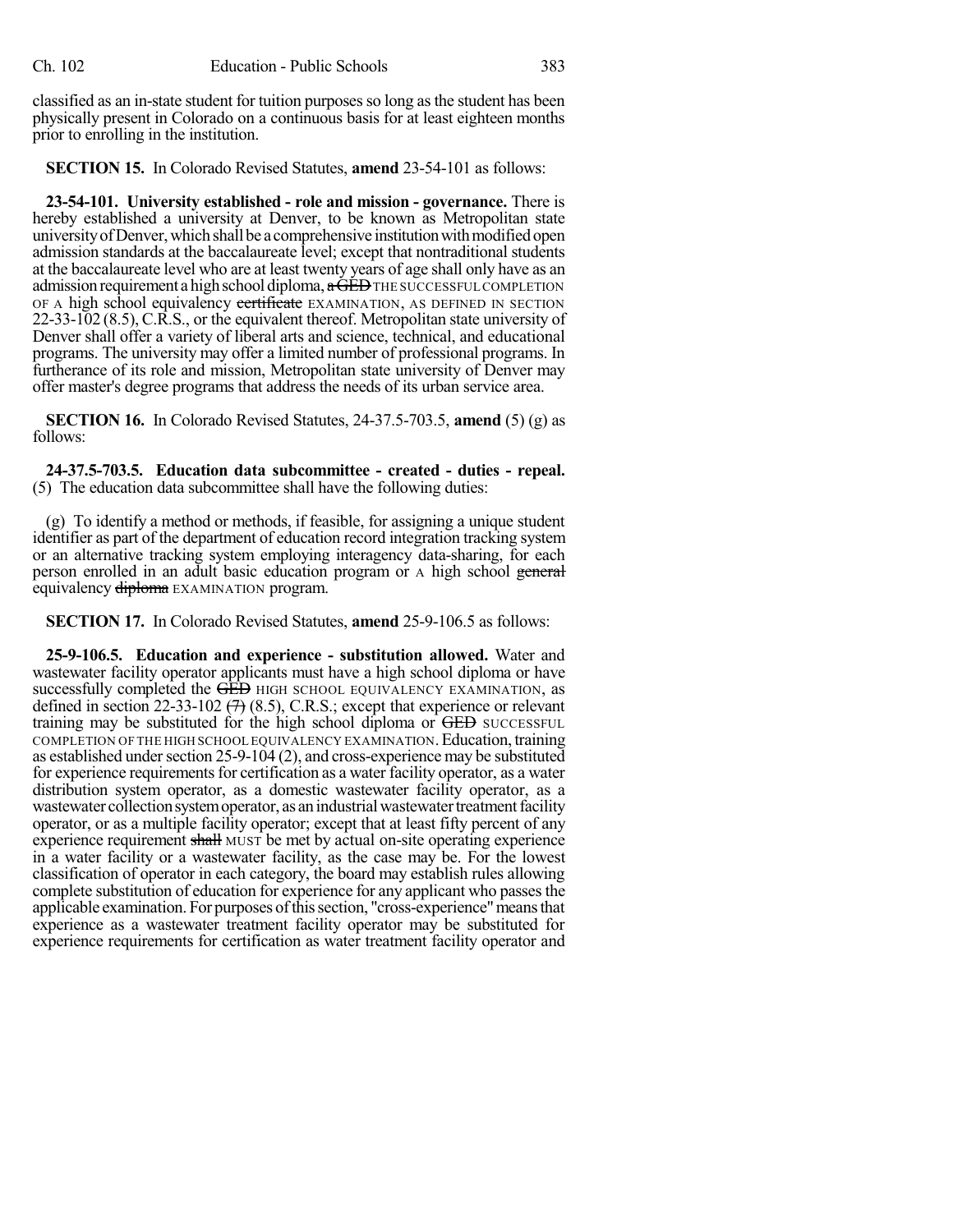vice versa.

## **SECTION 18.** In Colorado Revised Statutes, 25-20.5-502, **amend** (1) as follows:

**25-20.5-502. Definitions.** As used in this part 5, unless the context otherwise requires:

(1) "School-based health center" means a clinic established and operated within a public school building, including charter schools and state-sanctioned GED HIGH SCHOOL EQUIVALENCY EXAMINATION programs associated with a school district, or on public school property by the school district. School-based health centers are operated by school districts in cooperation with hospitals, public or private health care organizations, licensed medical providers, public health nurses, community health centers, and community mental health centers. The term "school-based health center" includes clinics or facilities authorized to provide clinic services under PURSUANT TO section 26-4-513, C.R.S., or authorized to apply for and receive medical assistance payments under a contract entered into pursuant to section 26-4-531, C.R.S.

**SECTION 19.** In Colorado Revised Statutes, 26-2-708, **amend** (1) as follows:

**26-2-708. Assistance - assessment - individual responsibility contract waivers for domestic violence.** (1) Subject to the provisions of the federal law, the provisions of this section, and available appropriations, a county department shall perform an assessment for a new participant who is eighteen years of age or older, or who is sixteen years of age or older but has not yet attained the age of eighteen years of age and has not completed high school or obtained a certificate of SUCCESSFULLY COMPLETED A high school equivalency EXAMINATION, AS DEFINED IN SECTION 22-33-102(8.5),C.R.S., and is not attending high school or participating in a high school equivalency EXAMINATION program. The initial assessment shall MUST be completed no more than thirty days after the submission of the application for assistance under the works program. Updated assessments may be conducted at the discretion of the county department.

**SECTION 20.** In Colorado Revised Statutes, 28-3-1702, **amend** (1) (c) (III) as follows:

**28-3-1702. Legislative declaration.** (1) The general assembly hereby finds and declares that:

(c) An evaluation of similar programs for eligible youth operating in other states indicates that:

(III) Eighty percent of the students in these programs obtained a GED SUCCESSFULLY COMPLETED A HIGH SCHOOL EQUIVALENCY EXAMINATION, either during the time in which they were participating in the programs or within one year after graduating from the programs; and

**SECTION 21.** In Colorado Revised Statutes, 28-3-1703, **amend** (2) as follows:

**28-3-1703. Definitions.** As used in this part 17, unless the context otherwise